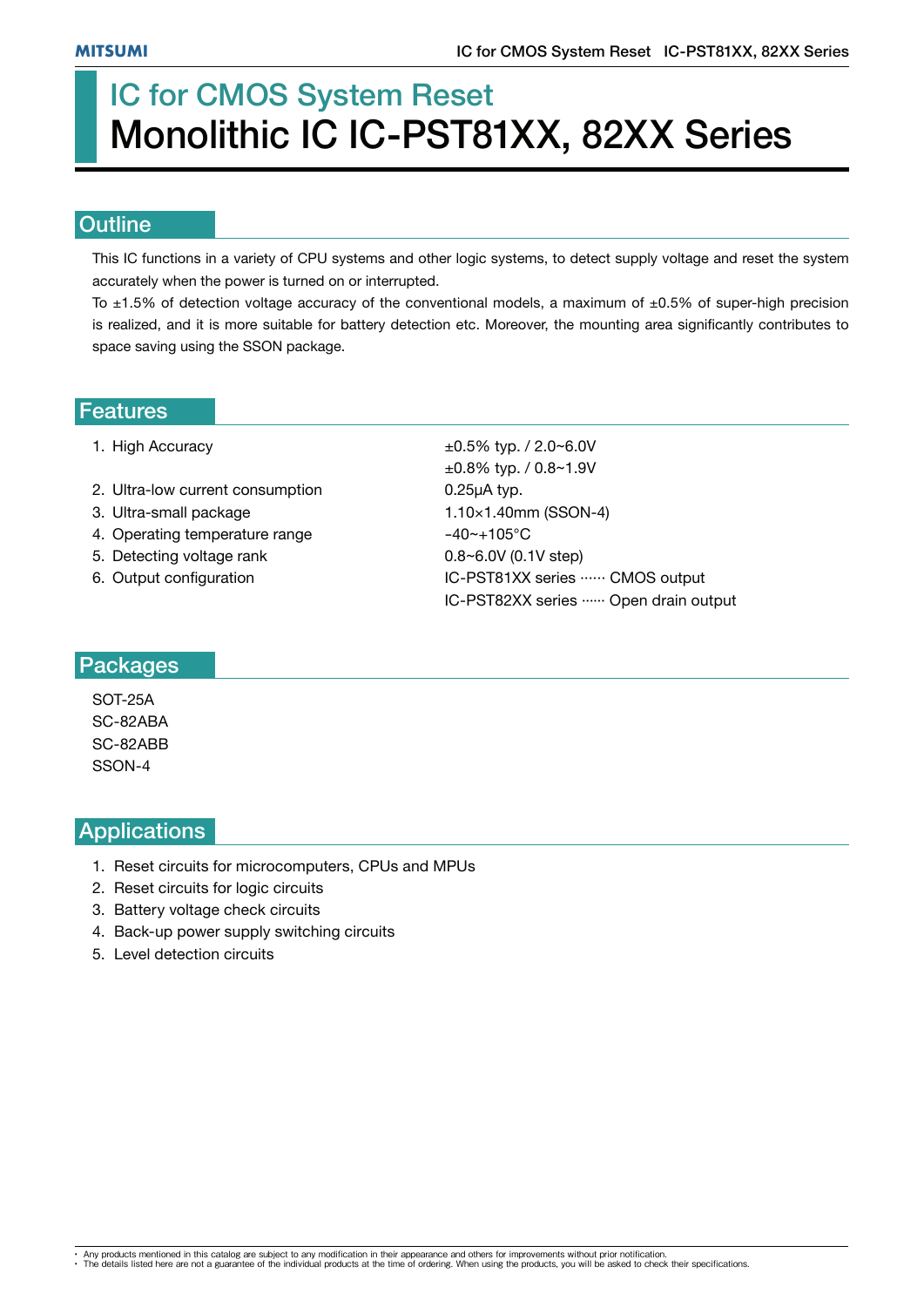## Block Diagram

 $\blacksquare$  IC-PST81XX  $*$   $\lozenge$  -  $\odot$  in the circuit diagram is pin number for the SOT-25A package.



 $\blacksquare$  IC-PST82XX  $*$   $\lozenge$   $\lozenge$  in the circuit diagram is pin number for the SOT-25A package.

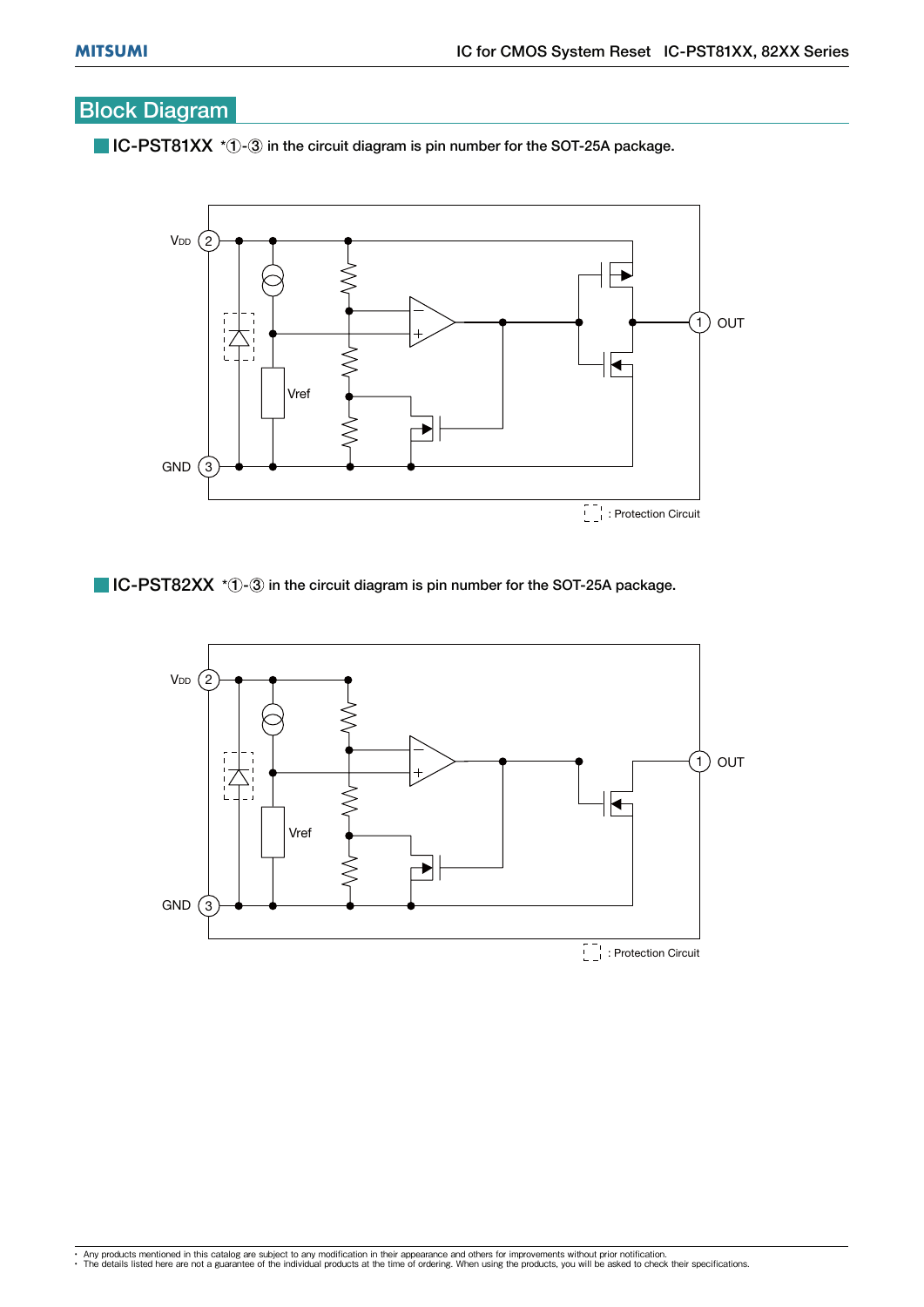## Pin Assignment

#### **IC-PST81XX, 82XX**  $\overline{4}$  $\begin{array}{c|c}\n1 & \text{OUT} \\
2 & \text{V}_{\text{DD}}\n\end{array}$  $\begin{array}{c|c}\n2 & \text{V<sub>DD</sub>}\n\hline\n3 & \text{GND}\n\end{array}$  $\begin{array}{c|c}\n3 & \text{GND} \\
4 & \text{NC}\n\end{array}$ 4 NC<br>5 NC 3 1 <u>123 - 123 - 123 - 123 - 123 - 123 - 123 - 123 - 123 - 123 - 123 - 123 - 123 - 123 - 123 - 123 - 123 - 123 - 1</u> N<sub>C</sub>

**COP VIEW**  $\sqrt{2}$ 



 $\sqrt{2}$ 

 $\begin{array}{c|c}\n 1 & \text{OUT} \\
 \hline\n 2 & \text{GND}\n \end{array}$  $\begin{array}{c|c}\n2 & \text{GND} \\
3 & \text{NC}\n\end{array}$  $\begin{array}{c|c}\n 3 & \text{NC} \\
 \hline\n 4 & \text{V}_{\text{DD}}\n \end{array}$  $\overline{\text{V}}$ DD



(TOP VIEW)  $\mathcal{L}$ 

## Pin Description

#### **IC-PST81XXNX, 82XXNX (SOT-25A)**

| <b>OUT</b><br>Reset Signal Output Pin<br>$\operatorname{V_{DD}}$<br>V <sub>DD</sub> Pin / Voltage Detect Pin<br>2<br>3<br><b>GND</b><br><b>GND Pin</b> | Pin No. | Pin name | <b>Functions</b> |
|--------------------------------------------------------------------------------------------------------------------------------------------------------|---------|----------|------------------|
|                                                                                                                                                        |         |          |                  |
|                                                                                                                                                        |         |          |                  |
|                                                                                                                                                        |         |          |                  |
| NC<br>No Connection                                                                                                                                    |         |          |                  |
| NC<br>No Connection                                                                                                                                    |         |          |                  |

## IC-PST81XXUX, 82XXUX (SC-82ABA/-82ABB)

| Pin No. | Pin name   | <b>Functions</b>                         |
|---------|------------|------------------------------------------|
|         | OUT        | Reset Signal Output Pin                  |
| 2       | Vnn        | V <sub>DD</sub> Pin / Voltage Detect Pin |
| 3       | NC         | No Connection                            |
|         | <b>GND</b> | GND Pin                                  |
|         |            |                                          |

## **IC-PST81XXRX, 82XXRX (SSON-4)**

| Pin No. | Pin name   | <b>Functions</b>                         |
|---------|------------|------------------------------------------|
|         | OUT        | Reset Signal Output Pin                  |
| 2       | <b>GND</b> | <b>GND</b> Pin                           |
| 3       | NC         | No Connection                            |
|         | Vdd        | V <sub>DD</sub> Pin / Voltage Detect Pin |
|         |            |                                          |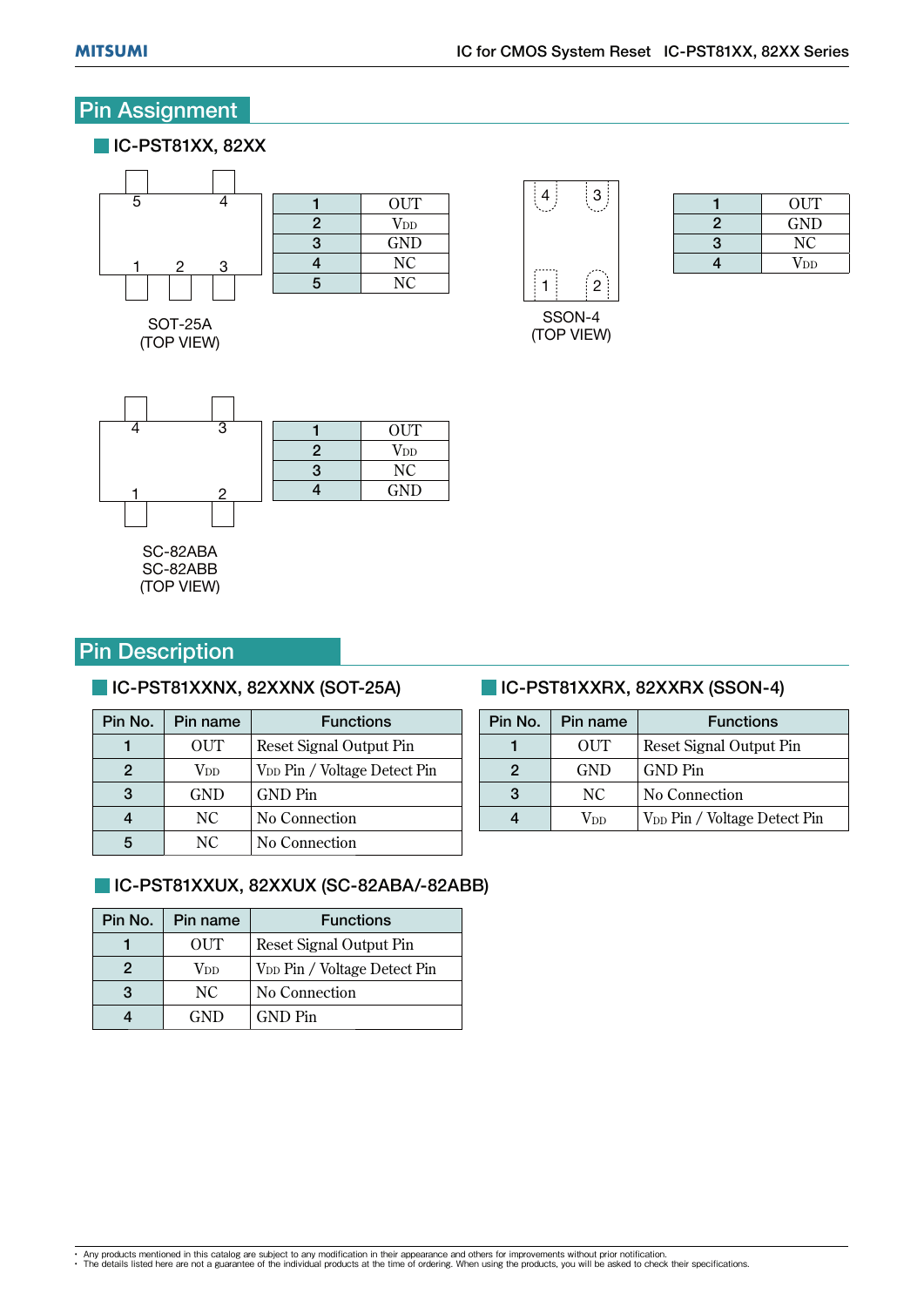## Absolute Maximum Ratings

#### **IC-PST81XX**

| Item                             | Symbol               | Ratings                                       | <b>Units</b>    |  |
|----------------------------------|----------------------|-----------------------------------------------|-----------------|--|
| Supply voltage                   | V <sub>DD</sub> max. | $-0.3-12.0$                                   | v               |  |
| Output voltage                   | OUT                  | $-0.3 \sim (V_{DD} + 0.3)$                    | v               |  |
| Input current (V <sub>DD</sub> ) | $\rm{Inn}$           | 20                                            | mA              |  |
| Output current (RESET, RESET)    | <b>I</b> OUT         | 20                                            | mA              |  |
| <b>Power Dissipation</b>         | $P_D$                | 150 (SOT-25A, SC-82AB)<br>330 (SSON-4) (note) | mW              |  |
| Operating temperature            | <b>TOPR</b>          | $-40+105$                                     | $\circ$ C       |  |
| Storage temperature              | T <sub>STG</sub>     | $-65$ ~+150                                   | $\rm ^{\circ}C$ |  |
|                                  |                      |                                               |                 |  |

#### **IC-PST82XX**

| <b>Item</b>                                                                       | Symbol                 | Ratings                                       | <b>Units</b> |  |  |  |
|-----------------------------------------------------------------------------------|------------------------|-----------------------------------------------|--------------|--|--|--|
| Supply voltage                                                                    | V <sub>DD</sub> max.   | $-0.3-12.0$                                   | v            |  |  |  |
| Output voltage                                                                    | OUT                    | $-0.3-12.0$                                   | V            |  |  |  |
| Input current (V <sub>DD</sub> )                                                  | $\overline{\text{In}}$ | 20                                            | mA           |  |  |  |
| Output current (RESET, RESET)                                                     | <b>I</b> OUT           | 20                                            | mA           |  |  |  |
| <b>Power Dissipation</b>                                                          | $P_D$                  | 150 (SOT-25A, SC-82AB)<br>330 (SSON-4) (note) | mW           |  |  |  |
| Operating temperature                                                             | <b>TOPR</b>            | $-40+105$                                     | $\circ$ C    |  |  |  |
| Storage temperature                                                               | T <sub>STG</sub>       | $-65-150$                                     | $\circ$ C    |  |  |  |
| note: With PC board of glass epoxy. (The tab pin is not connected with PC board.) |                        |                                               |              |  |  |  |

PC board size of 110×40×0.8mm

## Recommended Operating Conditions

| Symbol      | Ratings       | Units |  |
|-------------|---------------|-------|--|
| <b>FOPR</b> | $-40$ $-105$  |       |  |
| Vdd         | $0.70 - 10.0$ |       |  |
|             |               |       |  |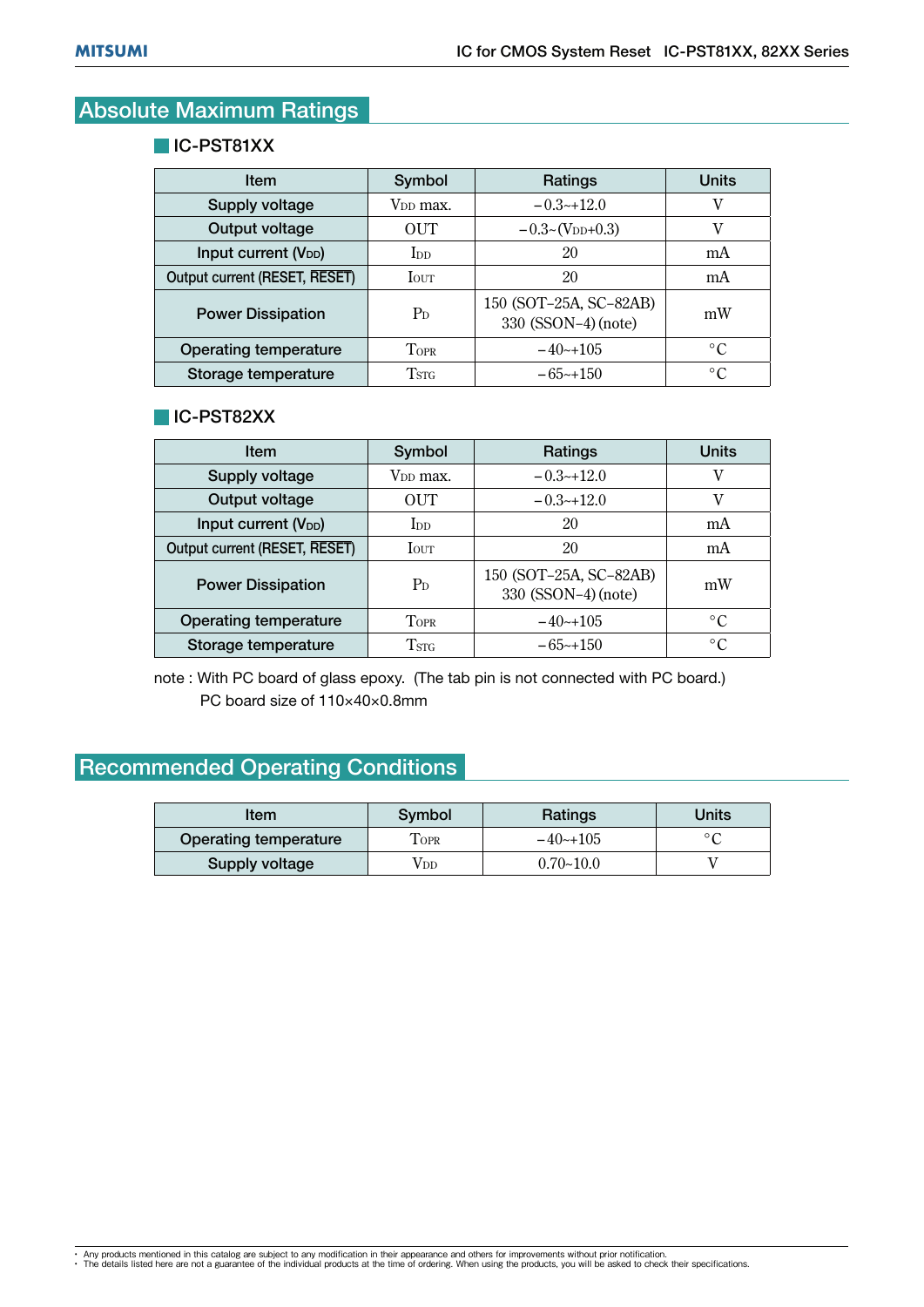## Electrical Characteristics (Except where noted otherwise Ta=25°C)

#### **IC-PST81XX**

| Item                              | Symbol                       | <b>Measurement conditions</b>                                       | Min.                 | Typ.                              | Max.                    | <b>Units</b> | Circuit |
|-----------------------------------|------------------------------|---------------------------------------------------------------------|----------------------|-----------------------------------|-------------------------|--------------|---------|
| Supply current                    | <b>I</b> <sub>D</sub>        | $V_{DD}=V_{TH}+1V$                                                  |                      | 0.25                              | 1.0                     | $\mu$ A      | (1)     |
|                                   |                              | $Ta=+25^{\circ}C \text{ V}_{TH} \leq 1.9 \text{V}$                  | $V$ th-0.8%          | V <sub>TH</sub><br>$0.8-$<br>6.0V | $V$ <sub>TH</sub> +0.8% | $\mathbf{V}$ | (2)     |
| <b>Reset threshold</b>            | VTH                          | Ta= $-40$ ~+85 $\degree$ C (note1)                                  | $V$ TH $-2.5\%$      |                                   | $V$ <sub>TH</sub> +2.5% |              |         |
|                                   |                              | $Ta=+25^{\circ}$ C VTH $\geq 2.0V$                                  | $V$ TH $-0.5\%$      |                                   | $V$ TH+0.5%             |              |         |
|                                   |                              | Ta= $-40$ ~+85 $\degree$ C (note1)                                  | $V$ TH $-2.5%$       | (0.1Vstep)                        | $V$ TH $+2.5%$          |              |         |
| Reset threshold hysteresis        | $\Delta V$ th                | $V_{DD}=0V \rightarrow V_{TH}+1V \rightarrow 0V$                    | $V$ TH $\times$ 0.03 |                                   | VTHX0.08                | $\mathbf{V}$ | (2)     |
| Reset threshold temp. coefficient | $\angle$ V <sub>TH</sub> /°C | Ta= $-40$ ~ $+85$ °C (note1)                                        |                      | ±100                              |                         | ppm/°C       | (2)     |
| L transfer delay time             | <b>t</b> <sub>PHL</sub>      | $V_{DD} = V_{TH} + 0.4V \rightarrow V_{TH} - 0.4V$ (note2)          |                      |                                   | 100                     | $\mu$ s      | (5)     |
| H transfer delay time             | tplh                         | $V_{DD} = V_{TH} - 0.4V \rightarrow V_{TH} + 0.4V (note 2)$         |                      |                                   | 100                     | $\mu$ s      | (5)     |
| "L" output current                | $I_{OL1}$                    | $V_{DD}=0.7V$ , $V_{DS}=0.05V$                                      | 0.01                 | 0.10                              |                         | mA           | (3)     |
|                                   | $I_{OL2}$                    | $V_{DD}=1.2V$ , $V_{DS}=0.5V$<br>$V$ TH $>1.3V$                     | 0.23                 | 2.00                              |                         |              |         |
|                                   | $I_{OL3}$                    | $V_{DD}=2.4V$ , $V_{DS}=0.5V$<br>V <sub>TH</sub> > 2.5V             | 1.60                 | 8.00                              |                         |              |         |
|                                   | IOL4                         | $V_{DD}=3.6V$ , $V_{DS}=0.5V$<br>V <sub>TH</sub> > 3.7V             | 3.20                 | 12.0                              |                         |              |         |
| "H" output current                | I <sub>OH1</sub>             | V <sub>DD</sub> =4.8V, V <sub>DS</sub> =0.5V, VTH<4.7V              | 0.36                 | 0.62                              |                         |              | (4)     |
|                                   | I <sub>OH2</sub>             | $V_{\text{DD}}$ =6.1V, $V_{\text{DS}}$ =0.5V, $V_{\text{TH}}$ <5.9V | 0.46                 | 0.75                              |                         | mA           |         |

note1 : This device is tested at Ta=25°C, over temperature limits guaranteed by design only. note2 : The parameter is guaranteed by design.

#### **IC-PST82XX**

| Item                              | Symbol                        | <b>Measurement conditions</b>                                 | Min.                 | Typ.                              | Max.                 | <b>Units</b> | Circuit |
|-----------------------------------|-------------------------------|---------------------------------------------------------------|----------------------|-----------------------------------|----------------------|--------------|---------|
| Supply current                    | <b>I</b> <sub>D</sub>         | $V_{DD} = V_{TH} + 1V$                                        |                      | 0.25                              | 1.0                  | $\mu$ A      | (1)     |
|                                   |                               | $Ta=+25^{\circ}C VTH \leq 1.9V$                               | $V$ th-0.8%          | V <sub>TH</sub><br>$0.8-$<br>6.0V | $V$ TH+0.8%          | $\mathbf{V}$ | (2)     |
| <b>Reset threshold</b>            | $V_{TH}$                      | Ta= $-40$ ~+85 $\degree$ C (note1)                            | $V$ TH $-2.5\%$      |                                   | $V$ TH+ $2.5\%$      |              |         |
|                                   |                               | $Ta=+25^{\circ}$ C VTH $\geq 2.0V$                            | $V$ th- $0.5\%$      |                                   | $V$ TH+0.5%          |              |         |
|                                   |                               | Ta= $-40$ ~+85 $\degree$ C (note1)                            | $V$ TH $-2.5%$       | (0.1Vstep)                        | $V$ TH+ $2.5\%$      |              |         |
| Reset threshold hysteresis        | $\Delta V$ th                 | $V_{DD}=0V \rightarrow V_{TH}+1V \rightarrow 0V$              | $V$ th $\times$ 0.03 |                                   | $V$ TH $\times$ 0.08 | $\mathbf{V}$ | (2)     |
| Reset threshold temp. coefficient | $\angle$ OVTH/ <sup>o</sup> C | Ta= $-40$ ~ $+85$ °C (note1)                                  |                      | ±100                              |                      | ppm/°C       | (2)     |
| L transfer delay time             | <b>t</b> <sub>PHL</sub>       | $V_{DD} = V_{TH} + 0.4V \rightarrow V_{TH} - 0.4V (note 2)$   |                      |                                   | 100                  | $\mu$ s      | (4)     |
| H transfer delay time             | <b>t</b> <sub>PLH</sub>       | $V_{DD} = V_{TH} - 0.4 V \rightarrow V_{TH} + 0.4 V (note 2)$ |                      |                                   | 100                  | $\mu$ s      | (4)     |
| "L" output current                | $I_{OL1}$                     | $V_{DD}=0.7V$ , $V_{DS}=0.05V$                                | 0.01                 | 0.10                              |                      | mA           | (3)     |
|                                   | $I_{O12}$                     | $V_{DD}=1.2V$ , $V_{DS}=0.5V$                                 | 0.23                 | 2.00                              |                      |              |         |
|                                   |                               | $V$ th $>1.3V$                                                |                      |                                   |                      |              |         |
|                                   | $I_{O13}$                     | $V_{DD}$ =2.4V, $V_{DS}=0.5V$                                 | 1.60                 | 8.00                              |                      |              |         |
|                                   |                               | V <sub>TH</sub> >2.5V                                         |                      |                                   |                      |              |         |
|                                   | $I_{OIA}$                     | $V_{DD}=3.6V$ , $V_{DS}=0.5V$                                 | 3.20                 | 12.0                              |                      |              |         |
|                                   |                               | V <sub>TH</sub> > 3.7V                                        |                      |                                   |                      |              |         |
| Output leakage current            | <b>Ileak</b>                  | $V_{DD}=10V$ , OUT= $10V$                                     |                      |                                   | 0.1                  | $\mu$ A      | (3)     |

note1 : This device is tested at Ta=25°C, over temperature limits guaranteed by design only. note2 : The parameter is guaranteed by design.

<sup>•</sup> Any products mentioned in this catalog are subject to any modification in their appearance and others for improvements without prior notification.<br>• The details listed here are not a guarantee of the individual products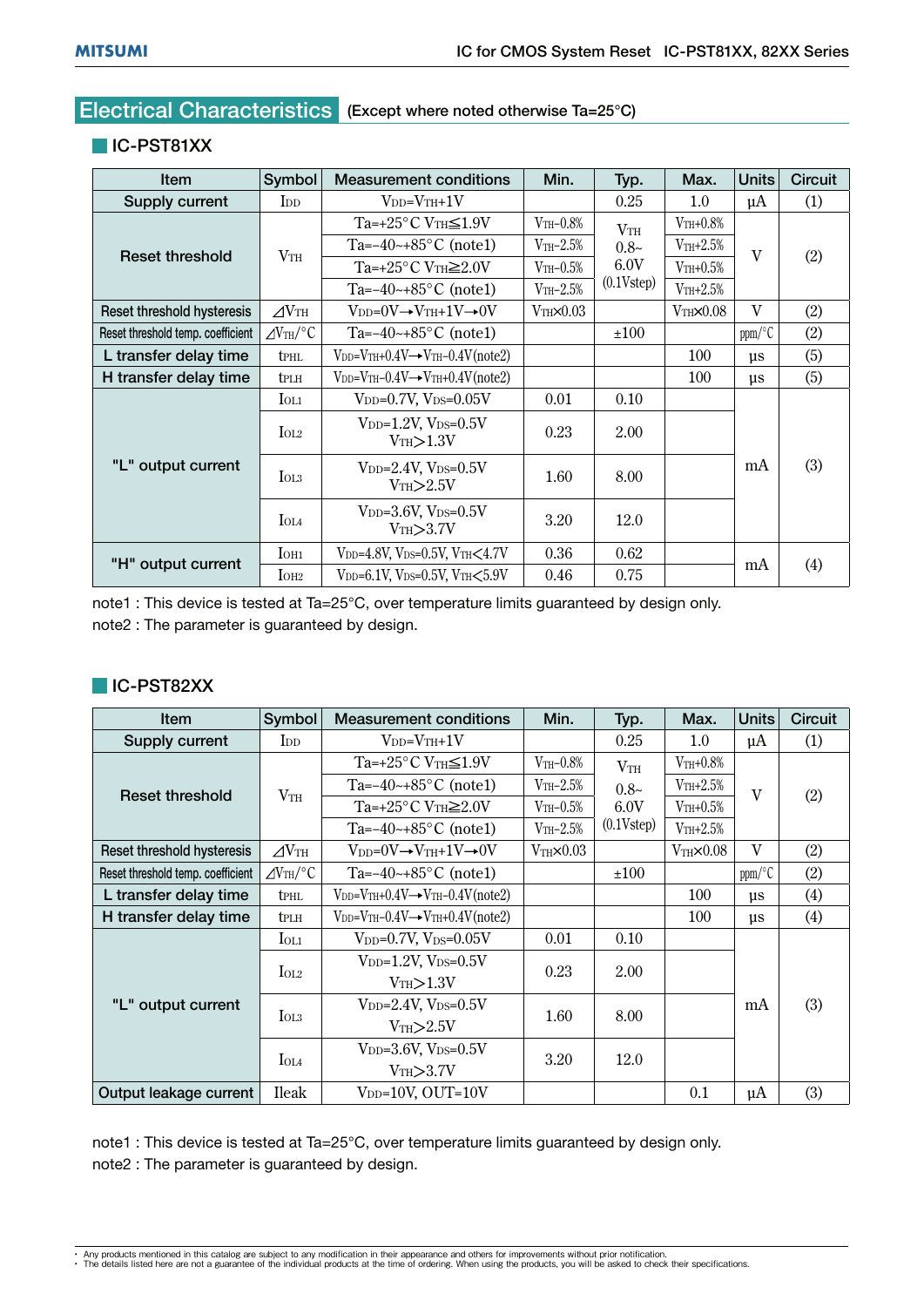## **Measuring Circuit**

 $\blacksquare$  IC-PST81XX  $*$   $\lozenge$  in the circuit diagram is pin number for the SOT-25A package.







(4) IOH1, IOH2

(2) VTH,  $\triangle$ VTH,  $\triangle$ VTH/°C





(5) tPLH, tPHL

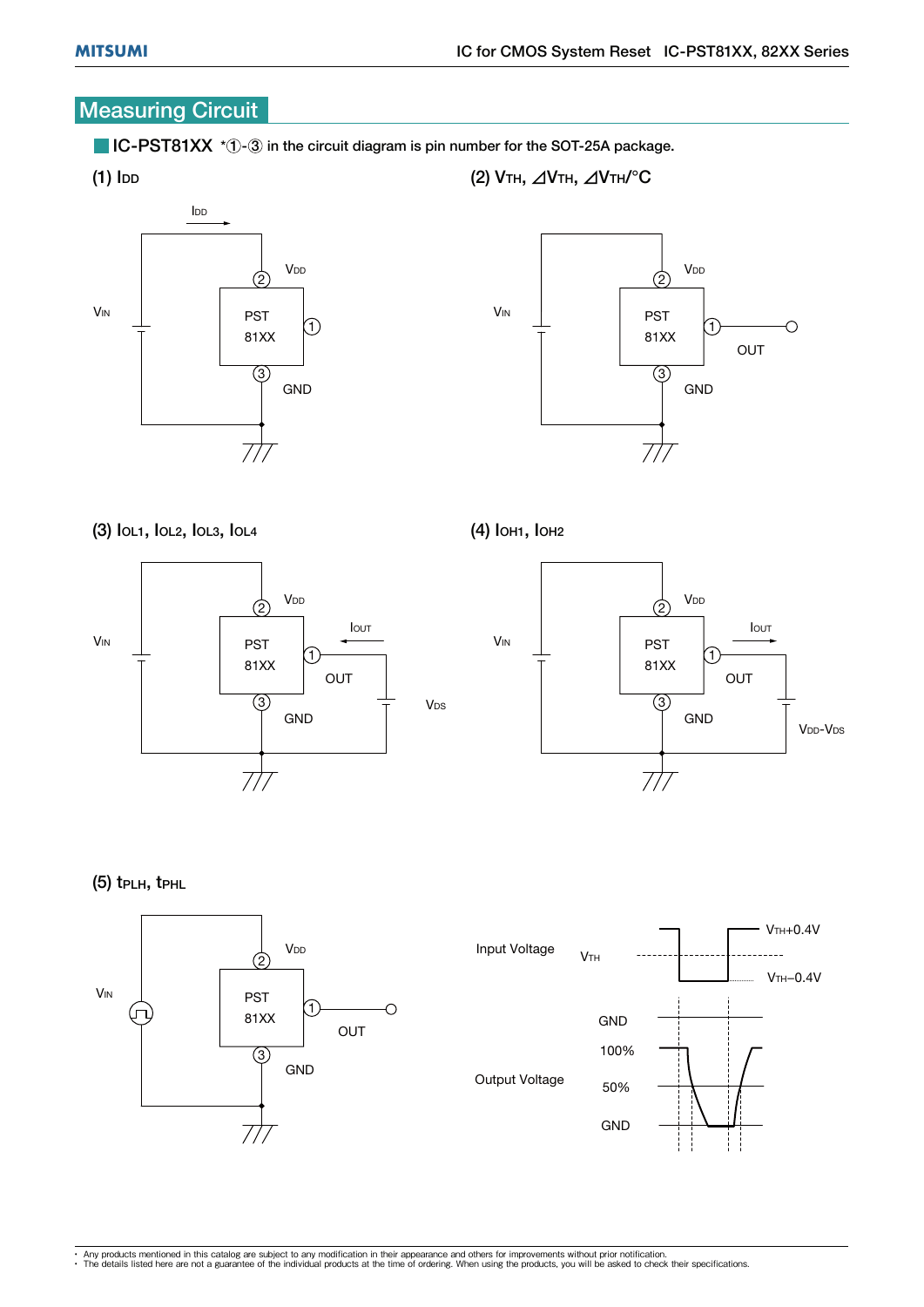$\blacksquare$  IC-PST82XX  $*$   $\lozenge$   $\lozenge$  in the circuit diagram is pin number for the SOT-25A package.



(2) VTH,  $\triangle$ VTH,  $\triangle$ VTH/°C



#### (3) IOL1, IOL2, IOL3, IOL4, Ileak







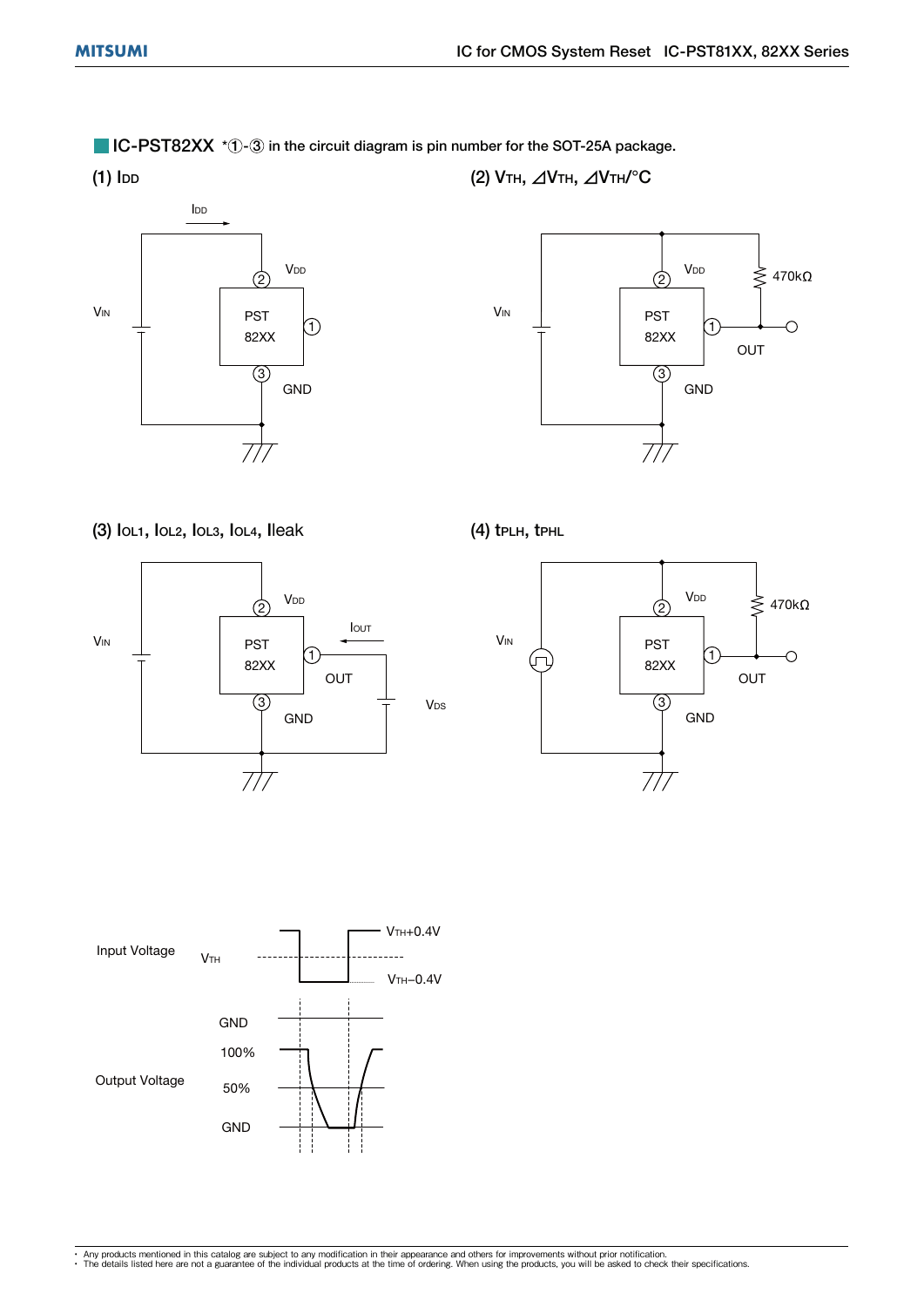## **Timing Chart**



## Application Circuits

 $\blacksquare$  IC-PST81XX  $*(1)$ - $(3)$  in the circuit diagram is pin number for the SOT-25A package.



• Any products mentioned in this catalog are subject to any modification in their appearance and others for improvements without prior notification.<br>• The details listed here are not a guarantee of the individual products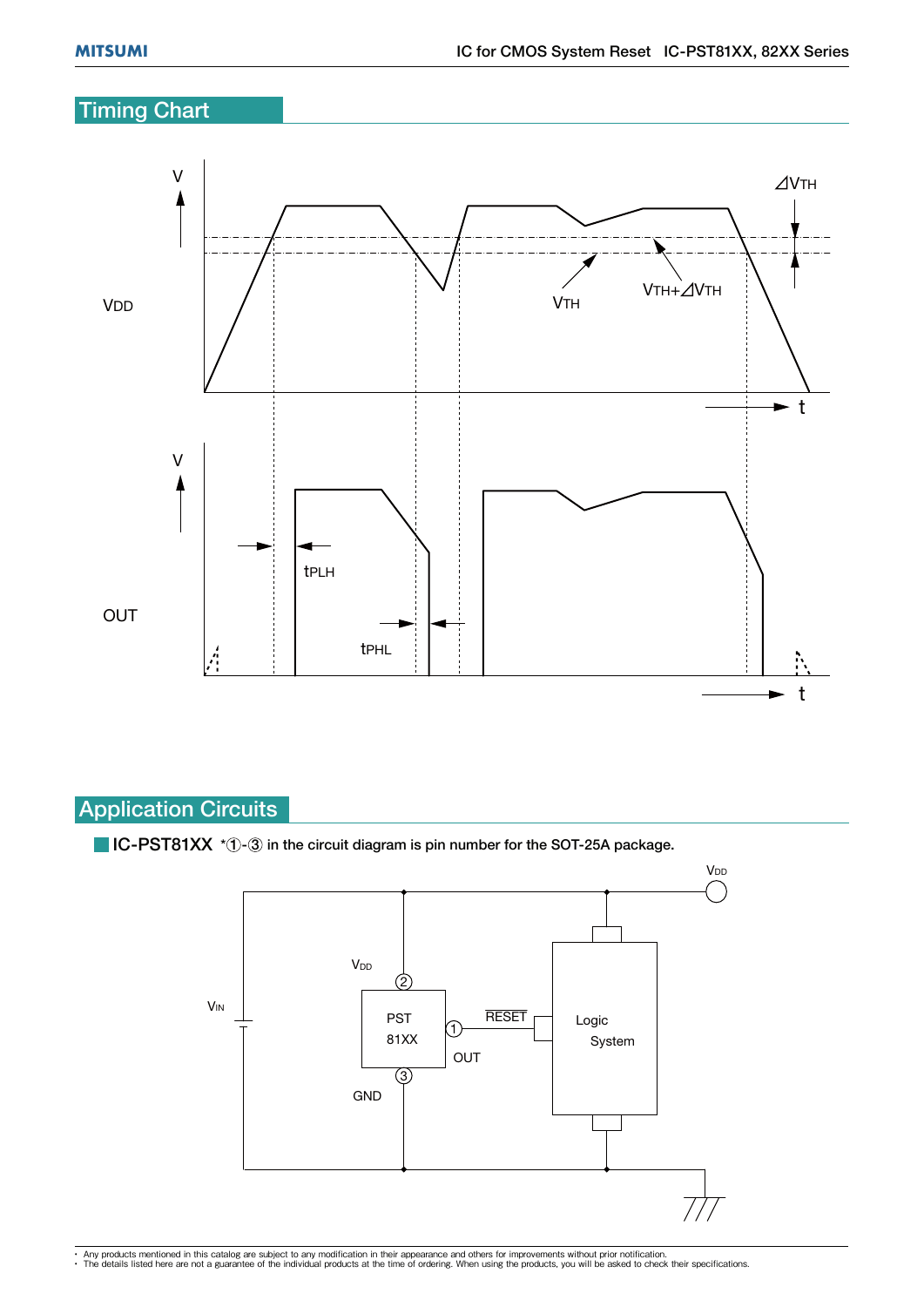$\blacksquare$  IC-PST82XX  $^*$   $\lozenge$   $\odot$  in the circuit diagram is pin number for the SOT-25A package.



 $\cdot$  We shall not be liable for any trouble or damage caused by using this circuit.

 $\cdot$  In the event a problem which may affect industrial property or any other rights of us or a third party is encountered during the use of information described in these circuit, Mitsumi Electric Co., Ltd. shall not be liable for any such problem, nor grant a license therefore.



- $\cdot$  Please note that there is any possibility of circuit oscillation when resistance put in the line V<sub>IN</sub>.
- $\cdot$  Please do not put resistance for IC-PST81XX.
- $\cdot$  Recommend 15k $\Omega$  or less for IC-PST82XX.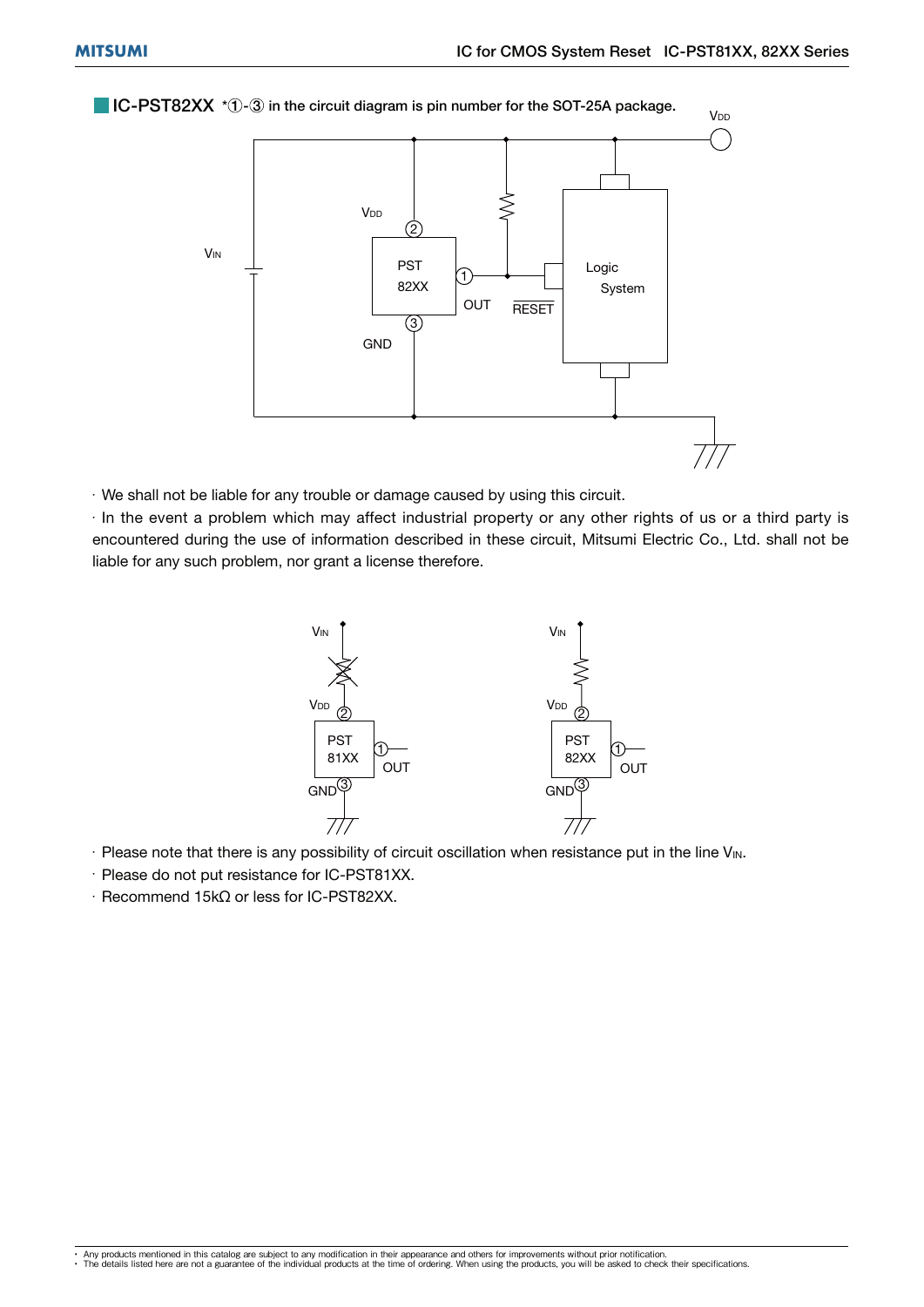

## Characteristics (Typical Performance Characteristics 2.8V)